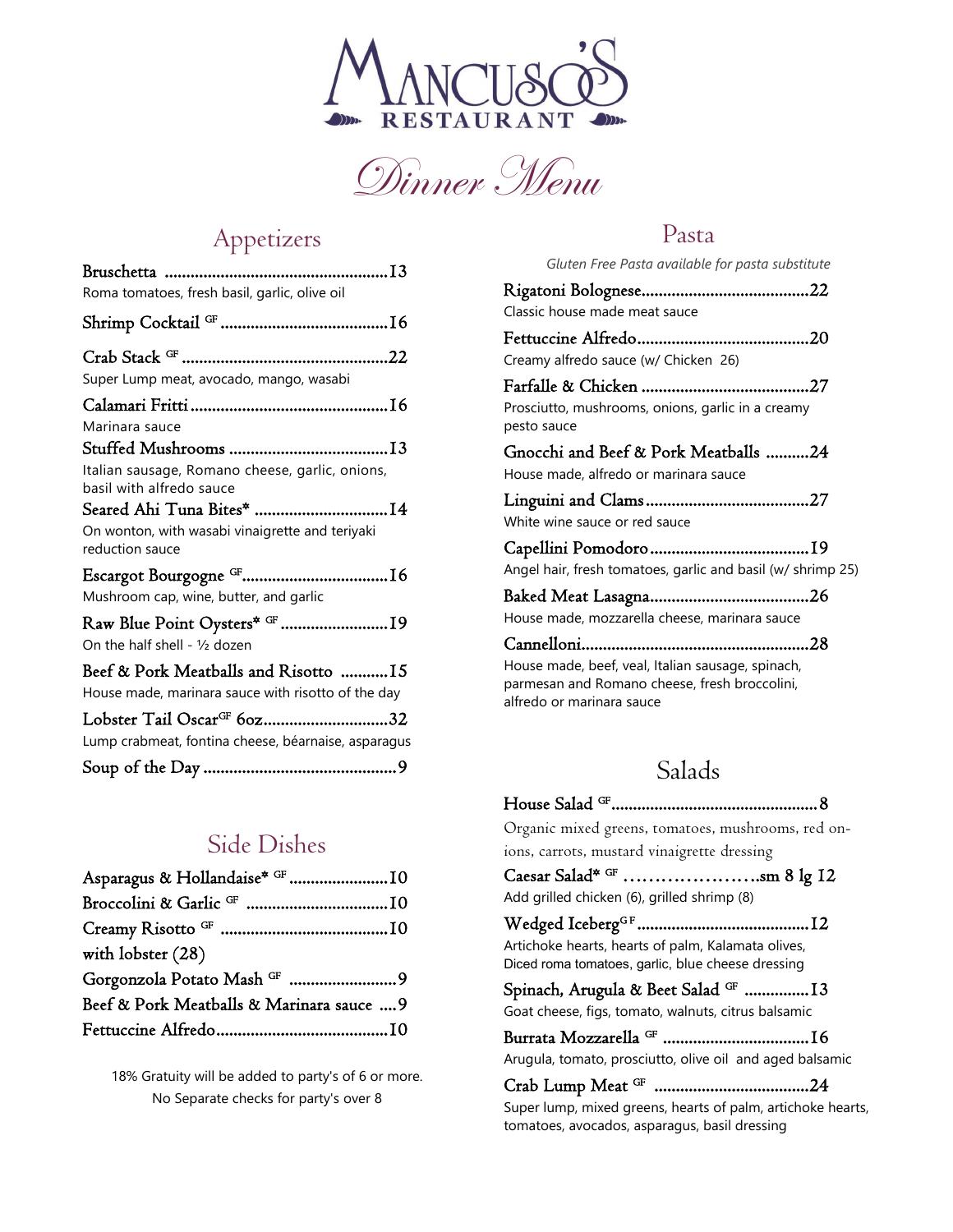

Signature Dishes

### Chilean Sea Bass . .........................................48

Sautéed, lobster cream sauce, on linguini with seasonal vegetables

Fresh Salmon ................................................31 Creamy dill, sautéed broccolini, on linguini pasta

*Add Oscar Style to Fish - Lump crab, mozzarealla cheese, asparagus, béarnaise sauce\* (\$16)*

## Paella GF .........................................................38

Shrimp, mussels, scallops, calamari, sausage and chorizo, chicken, tomatoes, mushrooms, squash, zucchini, eggplant, red and green peppers, green beans, sweet red onions, fresh herbs with saffron rice

### Vegetarian Paella GF ......................................21

Squash, zucchini, eggplant, tomatoes, mushrooms, sweet red onions, red and green peppers, green beans, fresh herbs with saffron rice

#### Lobster Fra Diavolo .....................................43

Lobster tail, shrimp, scallops, mussels, calamari, clams, spicy marinara sauce on a bed of linguini

#### Duck Al'Orange GF .......................................40 Half bone-in, orange sauce, creamy risotto and fresh asparagus

|  |  | Chicken Breast <i>all natural </i> 27 |
|--|--|---------------------------------------|
|  |  |                                       |

## Veal Scaloppini *milk fed* ............................33

*Both items choice of Style, choice of side,* 

*Seasonal vegetables, creamy risotto or penne marinara*

- **Parmigiana**—Mozzarella cheese, and marinara sauce
- **Marsala**  Wine sauce, button mushrooms, fontina cheese
- **Piccata**  Wine, butter, lemon, parmesan, romano cheese, capers
- **Oscar\***  Lump crab, mozzarella cheese, asparagus, béarnaise sauce \$16

**\***These items are served raw or undercooked or may contain raw or undercooked ingredients. Consuming raw or undercooked meats, poultry, seafood, shellfish, or eggs may increase your risk of foodborne illness.

**GF,** gluten free items.

#### Shrimp & Sea Scallop Scampi ..................... 38 Olive oil, garlic, lemon, butter on linguini with fresh broccolini

### Lobster Tails Two 6oz GF ......................... mkt Drawn butter, seasonal vegetables and creamy risotto

#### Osso Buco Bone-in 22oz ............................ 54 (Center cut veal shank ) gorgonzola mashed potato, tomato concasse and veal stock Chianti wine sauce

Veal Chop of the Day .............................. mkt

## Grilled Lamb Chops\* ................................... 46 Dijonnaise sauce, gorgonzola mashed potato,

Fresh asparagus

## Pork Chop Milanese .................................... 39

Duroc chop, sautéed, seasoned bread crumbs, lemon, butter, gorgonzola mashed potato, seasonal vegetables

## Natural Black Angus Midwestern Grain Fed Beef

Responsibly farmed and wet aged 28 days Hand cut in house by our chefs

*Beef Items served with seasonal vegetables gorgonzola mashed potatoes* 

Rib Eye\* "Prime" 16oz GF .......................... 54

New York Strip\* "Prime" 12oz GF .............. 46

## Filet Mignon\* F ................................60z 45, 10oz 54

## On Top

**Béarnaise\***— Béarnaise sauce \$4

**Roberto** — Sautéed onions & wild mushrooms \$4

### **Gorgonzola Cheese** — Melted \$4

**Oscar\*** —Lump crab, mozzarella cheese, asparagus, béarnaise sauce \$16

## Add On

| Three Large Grilled Sea Scallops & 20 |  |
|---------------------------------------|--|
|                                       |  |